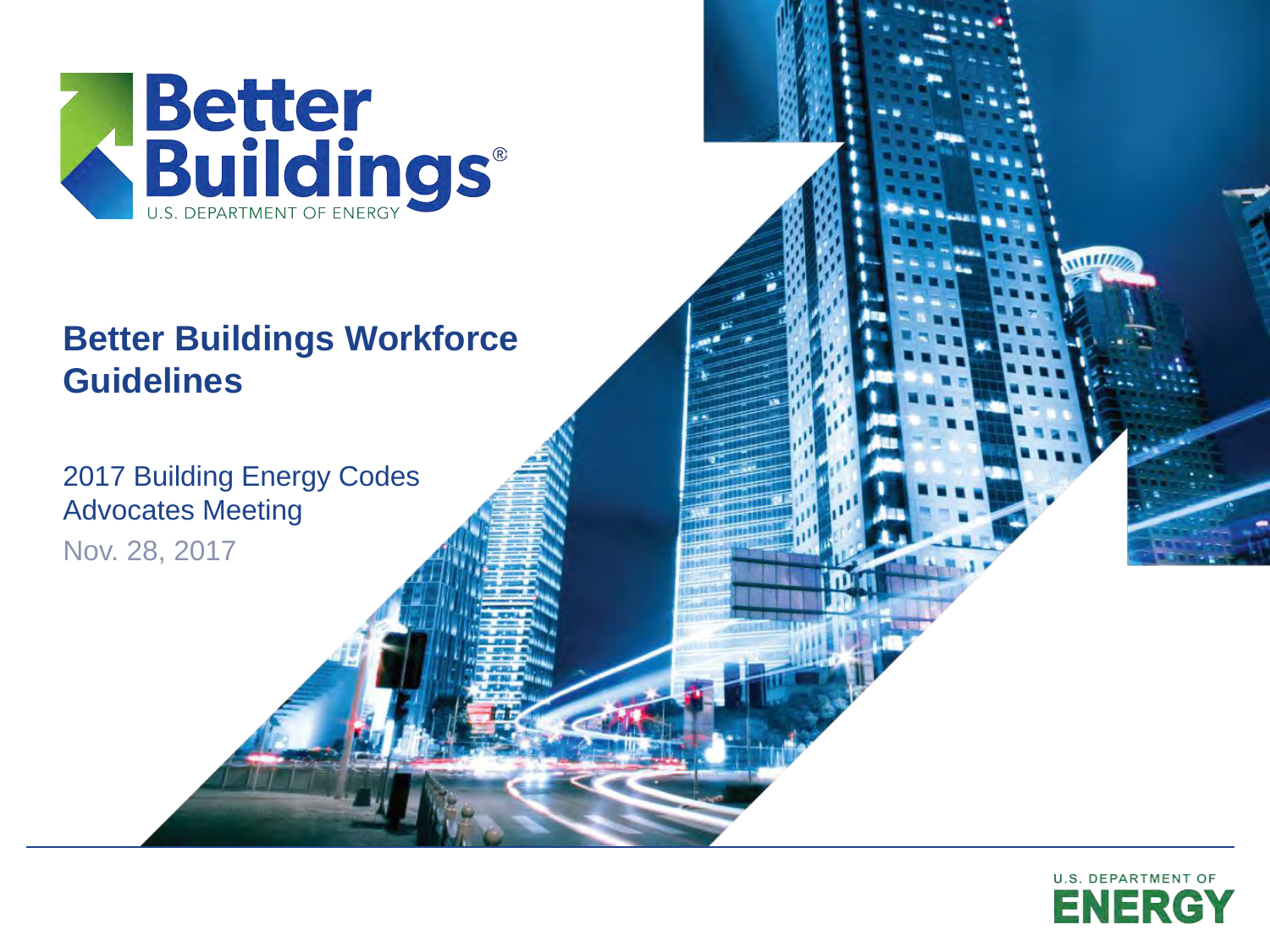

**Replicable Solutions** with Market Leaders

- Better Buildings Challenge
- Better Buildings **Alliance**
- Better Buildings, **Better Plants**
- ▶ Better Buildings **Accelerators**
- Better Buildings **Residential**
- ▶ Strategic Energy **Management**



State, Local, and **Federal Governments Leading by Example** 

- **Better Communities Alliance**
- Performance Contracting





**Making Energy Efficiency Investment Easier** 

- Better Buildings **Solution Center**
- Financing Navigator
- Improved Data **Consistency and Access**
- ▶ Tools to Assess the Efficiency of **Buildings/Homes**
- Tools for Energy **Management**



#### **Expanding** the Workforce

- Better Buildings **Workforce Guidelines**
- Industrial Energy **Management** Workforce



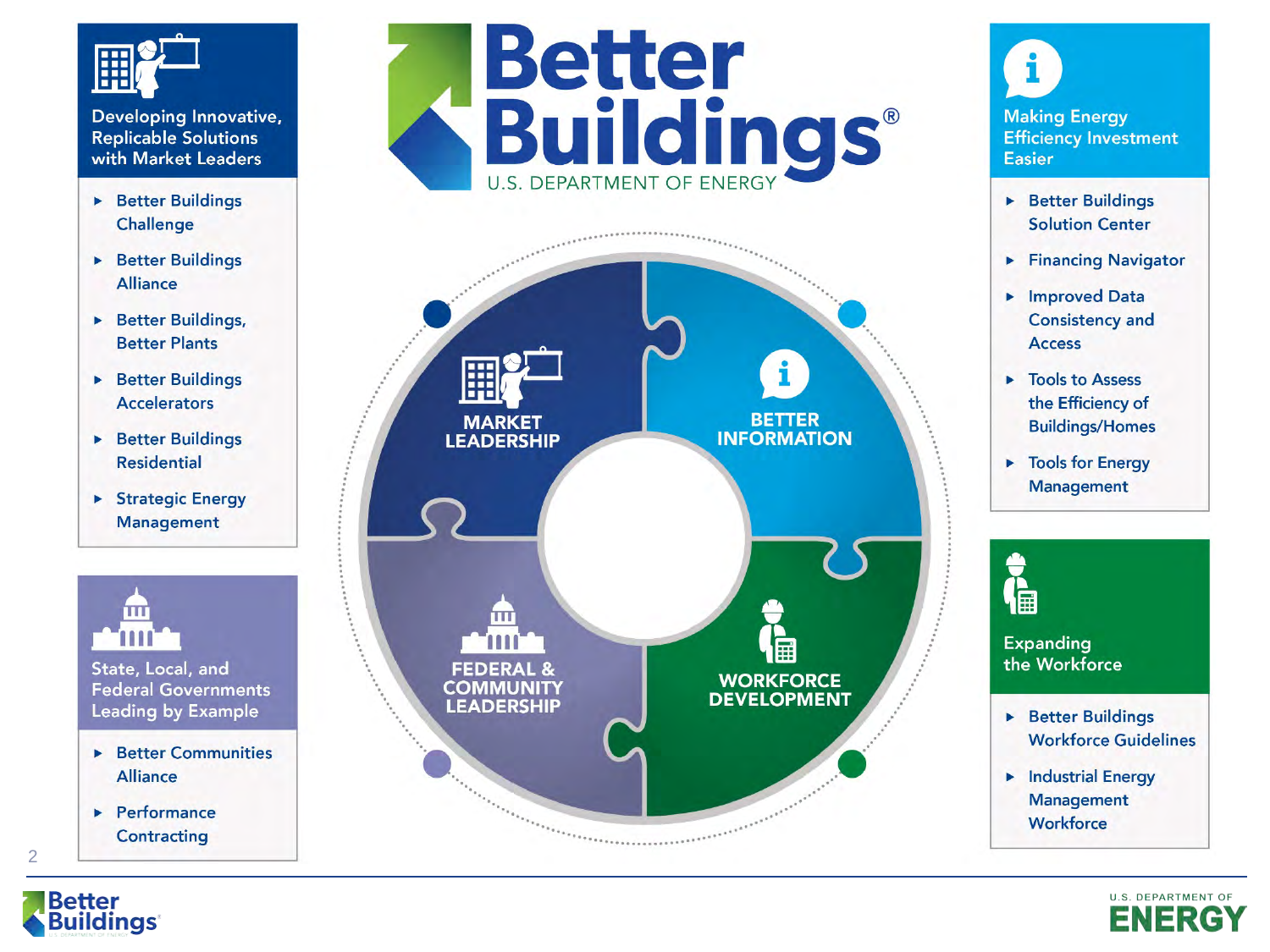## Better Buildings Program

## **\$1.9 Billion** saved

**\$7 Billion** in financing committed

**240 Trillion BTUs of energy saved** 

**4.4 Billion** square footage covered

**4 Billion** gallons in water saved

**900+** Better Buildings Partners

**1000+** solutions published





Better uildings

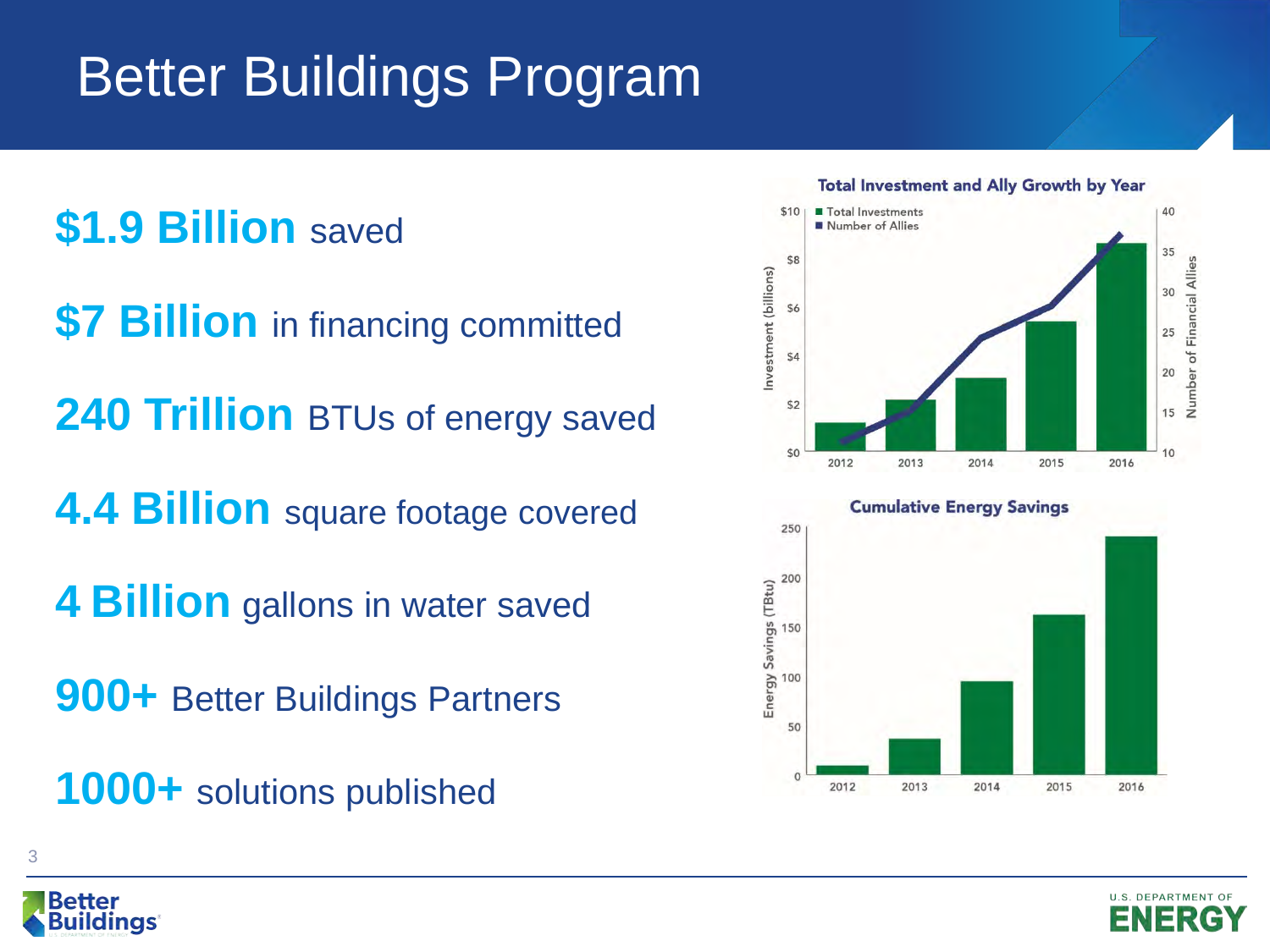## Better Buildings Program

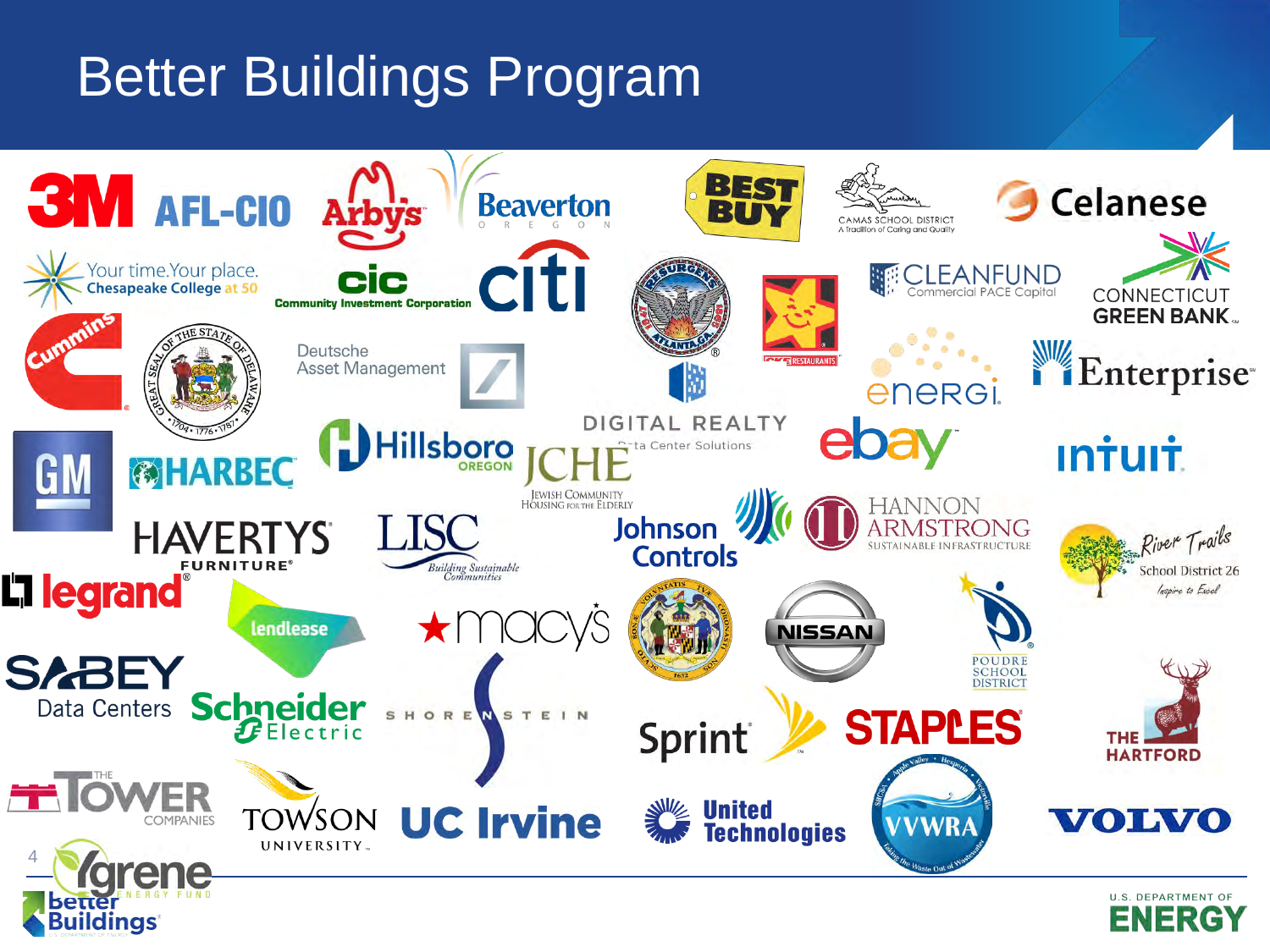## Workforce Barriers

#### **1) The Market has Trouble Understanding What Credentials Mean**

Many certificate and certification programs exist, but customers have difficulty identifying quality workers and comparing credentials

### **2) Lack of Consistency in Skill Sets for EE Workers**

- Identifying and organizing knowledge and calibrating training programs will better prepare the EE workforce

#### **3) Lack of Consistency in Credentialing Processes**

Better processes should lead to higher quality credentials and give more confidence to the market



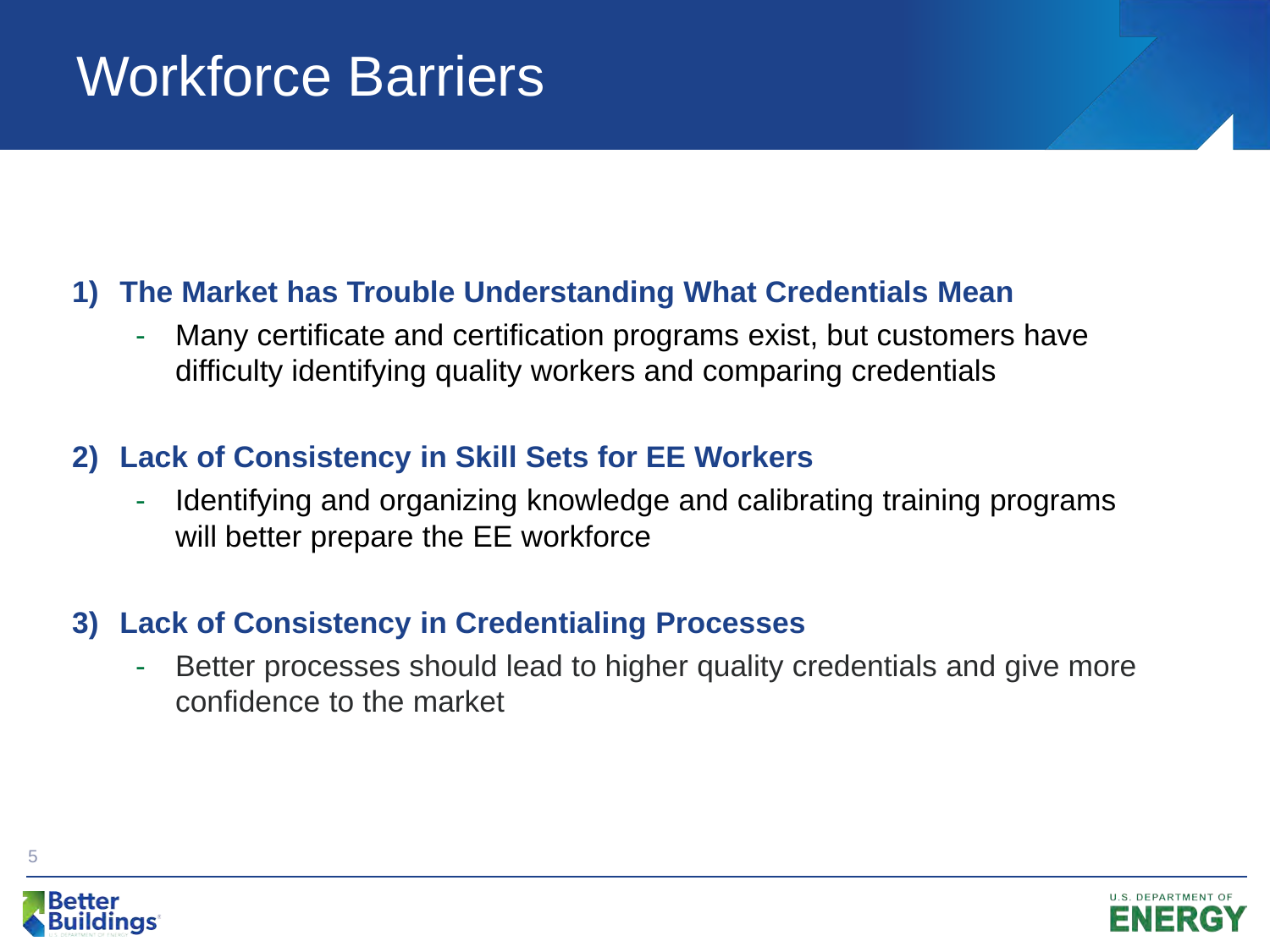## Creating BBWG

## **Define Skills**

Voluntary, national workforce guidelines defined by industry and government

## **Verify**

Third-party accreditation of certification or training programs

## **Recognize**

DOE recognition of accredited programs = consumer trust in program quality and workforce performance



### **RECOGNIZED PROGRAM**

**MEETS U.S. DEPARTMENT** OF ENERGY GUIDELINES



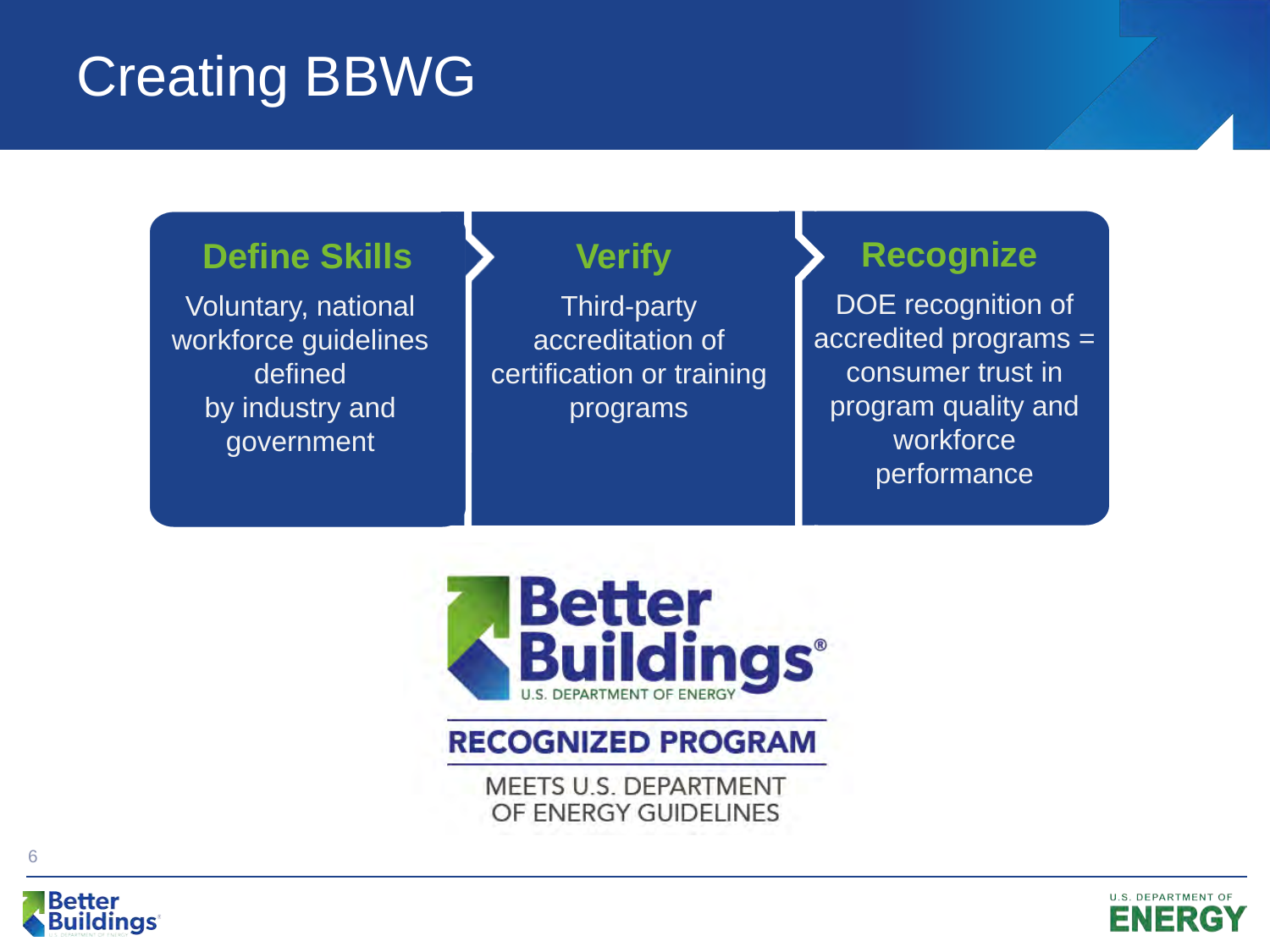## Creating BBWG





a council of the National Institute of Building Sciences



#### **BOARD OF DIRECTION**

**Frank DiGiovanni,** U.S. Department of Defense **Jonathan Flaherty,** Tishman Speyer **Brian Gilligan,** U.S. General Services Administration **Don Gilligan,** National Association of Energy Service **Companies Carolyn Sarno Goldthwaite,** Northeast Energy Efficiency **Partnerships Jerry Kettler,** Facility Performance Associates **John Lee,** City of New York **Kim Lenihan,** NYSERDA **Elizabeth Obregon,** U.S. Department of Homeland Security **Paul Rode,** RXR Construction Services **Priya Swami,** U.S. Department of Energy

#### **ENERGY EFFICIENCY BOARD OF ADVISORS**

**AABC Commissioning Group** (Ray Bert) **American Institute of Architects** (Drake Wauters) **ASHRAE** (Matt Nelson) **Association of Energy Engineers** (Bill Kent) **ASTM** (Tim Brooke) **BOMI International (Jeff Horn) Building Commissioning Association** (Liz Fischer) **Building Services 32BJ Training Fund** (James Barry) **City University of New York** (Michael Bobker) **International Code Council (Dave Walls) International Facility Management Association** (Tony Keane) **International Union of Operating Engineers** (Russel Duke) **Lane Community College** (Roger Ebbage) **Laney College** (Peter Crabtree) **National Energy Management Institute** (Jim Page) **National Environmental Balancing Bureau** (Cynthia Hereth) **National Insulation Association** (Michele Jones) **New Jersey Institute of Technology** (Deane Evans) **Northwest Energy Efficiency Council** (Cynthia Putnam)



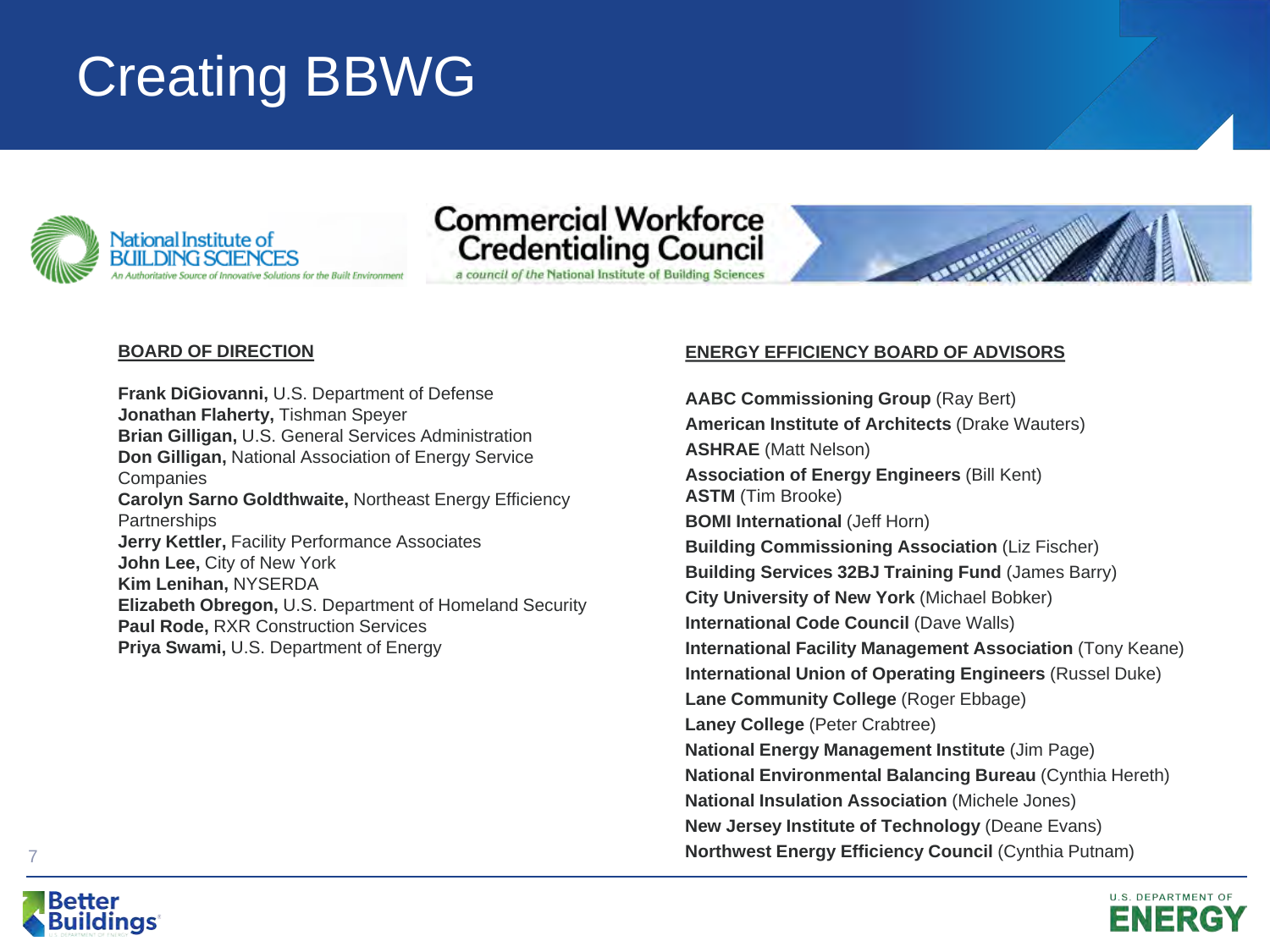## Creating BBWG – JTAs and Consistency

#### Commercial Workforce<br>Credentialing Council National Institute of<br>BUILDING SCIENCES

**Job Task Analysis Building Energy Auditor** November 2013 - December 2014





**Job Task Analysis Building Commissioning Professional** November 2013 - December 2014



Commercial Workforce<br>Credentialing Council Sational Institute of

> **Job Task Analysis Building Energy Manager** November 2013 - December 2014





National Institute of

Commercial Worldorce<br>Credentialing Council

**Job Task Analysis Building Operations Professional** November 2013 - December 2014



**Building** Energy Auditor

**Building Commissioning** Professional

**Building** Energy Manager

**Building Operations** Professional



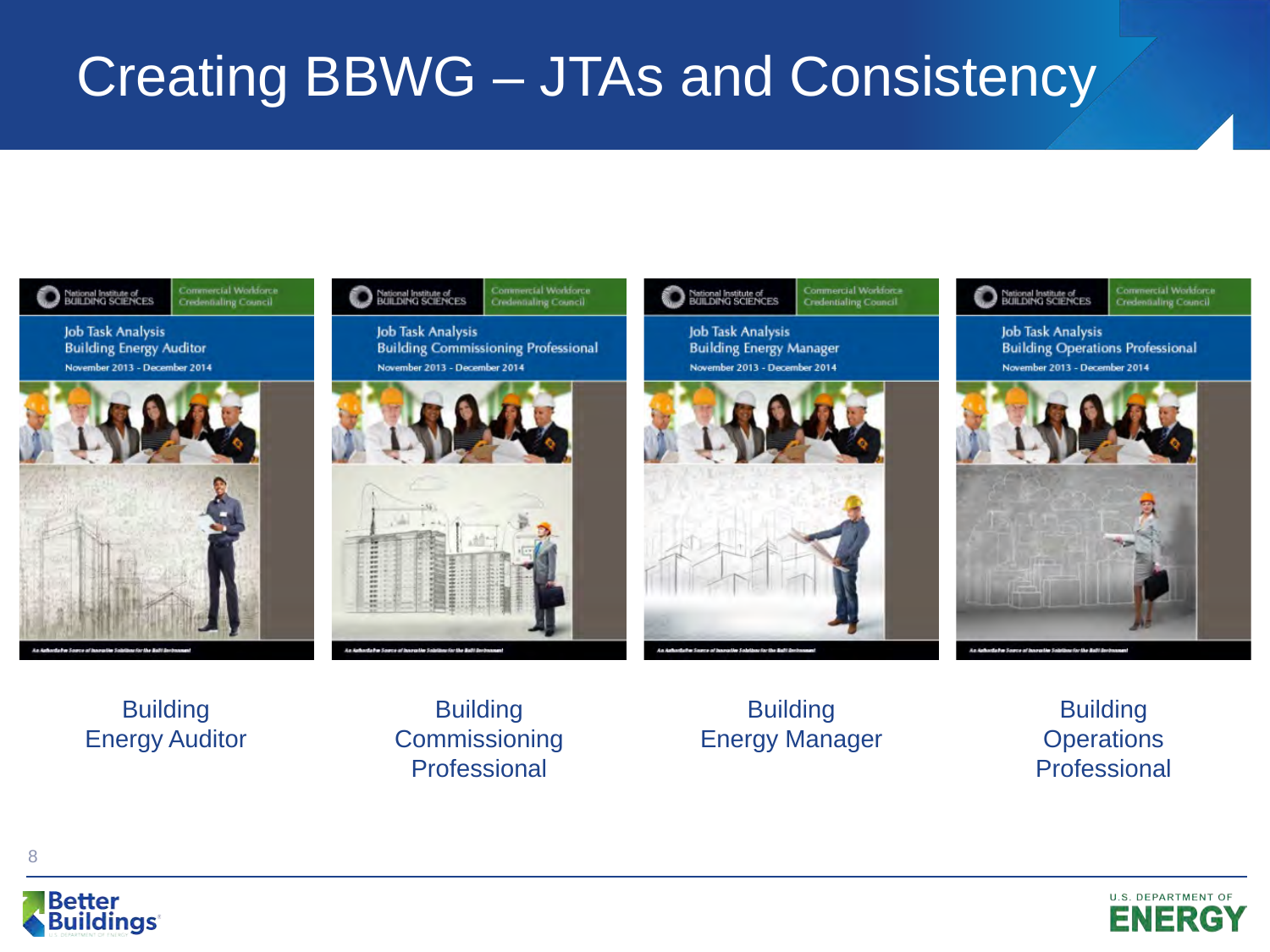## Creating BBWG - Process



\*National Institute of Building Sciences \*\*Commercial Workforce Credentialing Council \*\*\* Building Energy Auditor; Building Commissioning Professional; Energy Manager; Building Operations Professional; Facility Manager (Government and FBPTA focus)



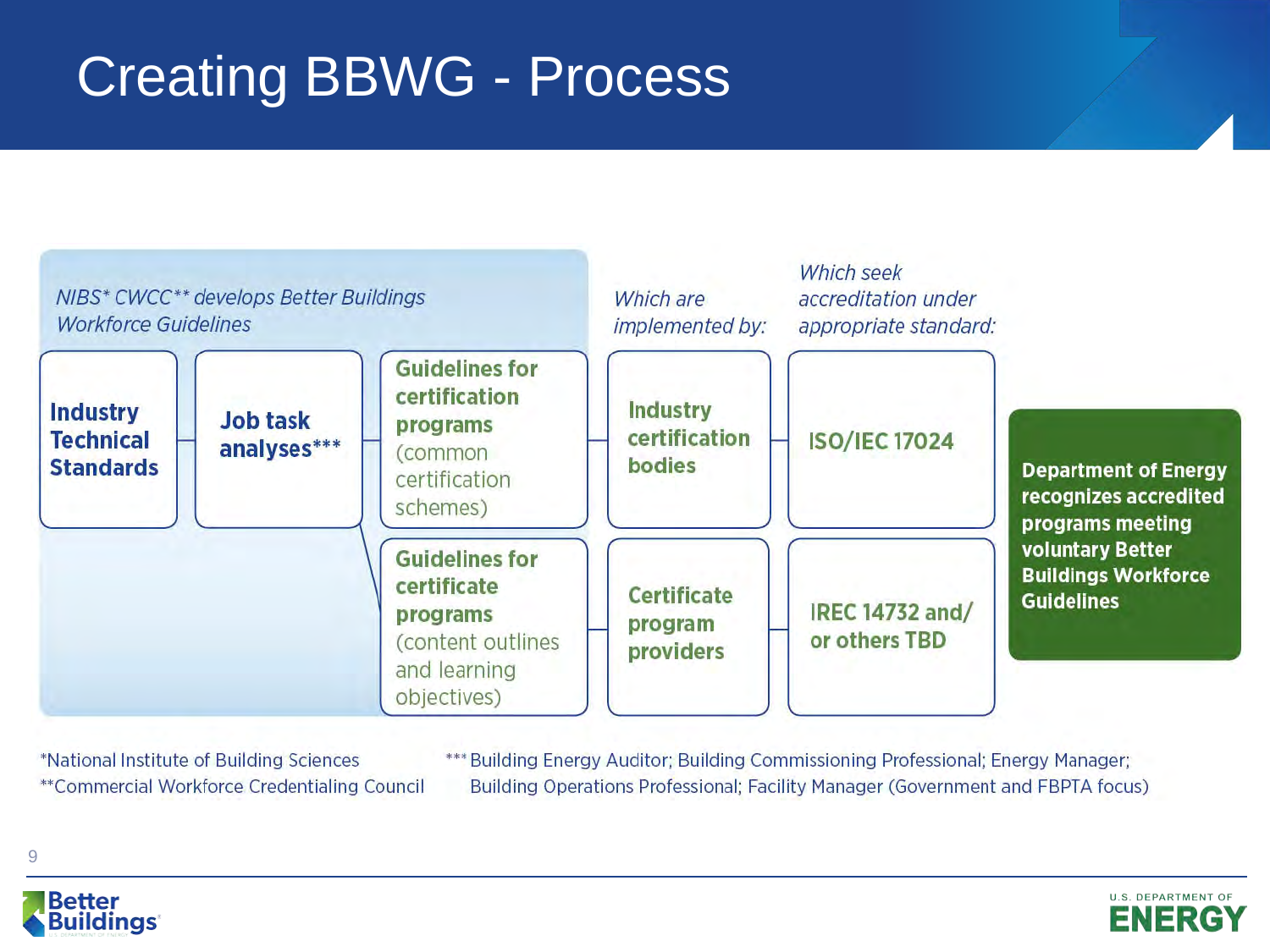## BBWG Recognized Programs

|                                               | <b>Building Energy</b><br><b>Auditor</b>                                            | <b>Building Cx</b><br>Professional                                | <b>Building Energy</b><br>Manager        | <b>Building Operations</b><br>Professional |
|-----------------------------------------------|-------------------------------------------------------------------------------------|-------------------------------------------------------------------|------------------------------------------|--------------------------------------------|
| <b>ASHRAE</b>                                 | <b>Certified Building</b><br><b>Energy Assessment</b><br><b>Professional (BEAP)</b> | <b>Certified Building</b><br>Commissioning<br>Professional (BCxP) |                                          |                                            |
| <b>The Association</b><br>of Energy Engineers | <b>Certified Energy</b><br><b>Auditor (CEA)</b>                                     |                                                                   | <b>Certified Energy</b><br>Manager (CEM) |                                            |
| <b>COMMISSIONING</b><br><b>GROUP</b>          |                                                                                     | <b>Certified</b><br>Commissioning<br><b>Authority (CxA)</b>       |                                          |                                            |
|                                               |                                                                                     | <b>Certified</b><br>Commissioning<br>Professional (CCP)           |                                          |                                            |

Better<br>Buildings

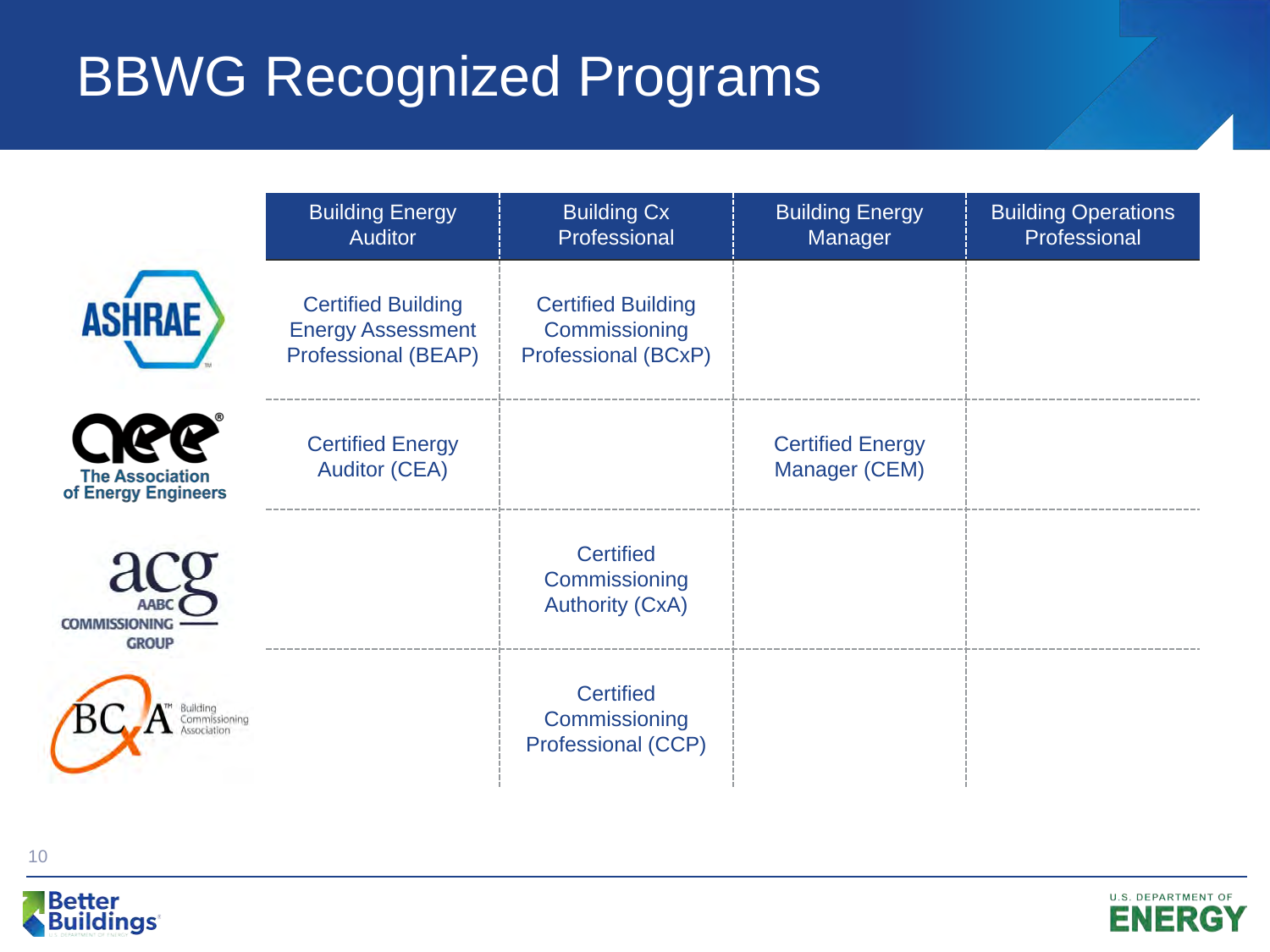# Promoting BBWG

### **1) Federal Government Adoption**

- Working with GSA to incorporate BBWG into Federal Buildings Personnel Training Act for federal and contractor energy managers, building operators, and commissioning agents

#### **2) Community College Training Programs**

- Working with community colleges to develop training curriculum using BBWG course outlines and learning objectives that lead to accredited certificates

#### **3) Local Government Adoption in EE Policy**

- Working with city governments to incorporate DOE-recognized credentials in audit, retro commissioning, and other EE policies

### **4) Leadership Campaign**

Developing campaign to recognize real estate companies, state and local governments, financial institutions, and utilities that reference BBWG